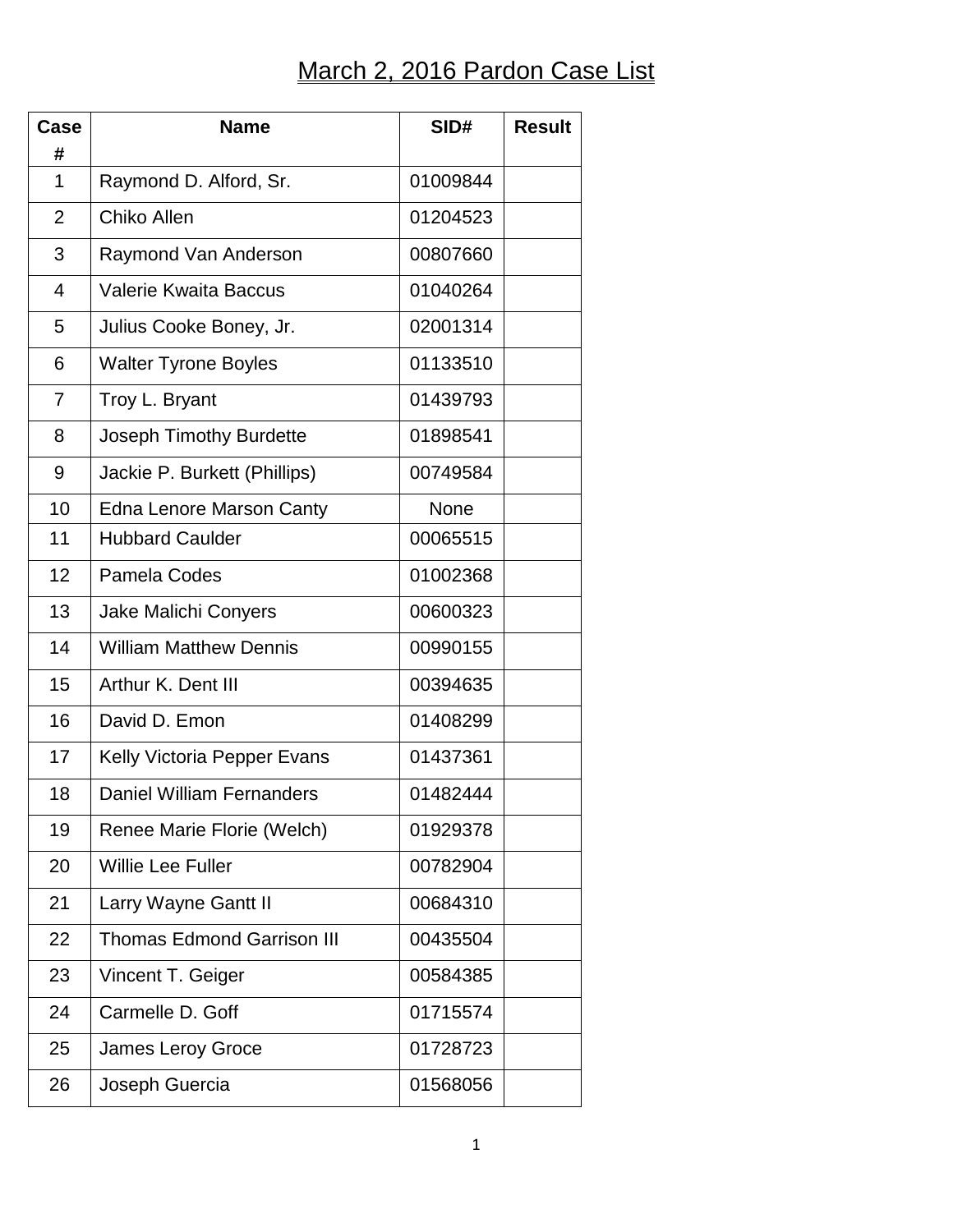## March 2, 2016 Pardon Case List

| 27 | Jeremy L. Gunn                   | 01987771    |
|----|----------------------------------|-------------|
| 28 | <b>Gary Gene Hall</b>            | 01410986    |
| 29 | Dionisio Lloyd Hernandez III     | 01257782    |
| 30 | <b>Tabitha Hill</b>              | <b>None</b> |
| 31 | Camille Holleman                 | None        |
| 32 | Ebony Ticole Jones               | 01472602    |
| 33 | <b>Derrick Anthony Kelly</b>     | 00924704    |
| 34 | Phillip B. Kinard                | 00903140    |
| 35 | David John Kunak                 | 00382168    |
| 36 | WilliamA. Laursen III            | 01828633    |
| 37 | Jerome Lloyd, Sr.                | 01036321    |
| 38 | Bernie W. Miller                 | 02097529    |
| 39 | Edith Evelyn Montiel (Amaya)     | None        |
| 40 | Evaellen Veronica Neasey         | 01455032    |
|    | (Grooms)                         |             |
| 41 | Juan Nevarez, Jr.                | 00612810    |
| 42 | <b>Glenn Maxwell Roberts III</b> | 00827467    |
|    |                                  |             |
| 43 | Linda Faye Robinson (Stevenson)  | 00562816    |
| 44 | <b>Dwayne Edward Rumfelt</b>     | 01385505    |
| 45 | Paul Dee Rush                    | 01443429    |
| 46 | <b>Mark Kelvin Scott</b>         | 00459304    |
| 47 | <b>Richard Shaw</b>              | 00969484    |
| 48 | Joseph Horace Simpson IV         | 01456673    |
| 49 | Julie Sybil Sketoe               | 01247866    |
| 50 | <b>Grover Calvin Slade</b>       | 00120903    |
| 51 | Joey D. Smalls                   | 00519418    |
| 52 | <b>Pamela Grant Smalls</b>       | 00491386    |